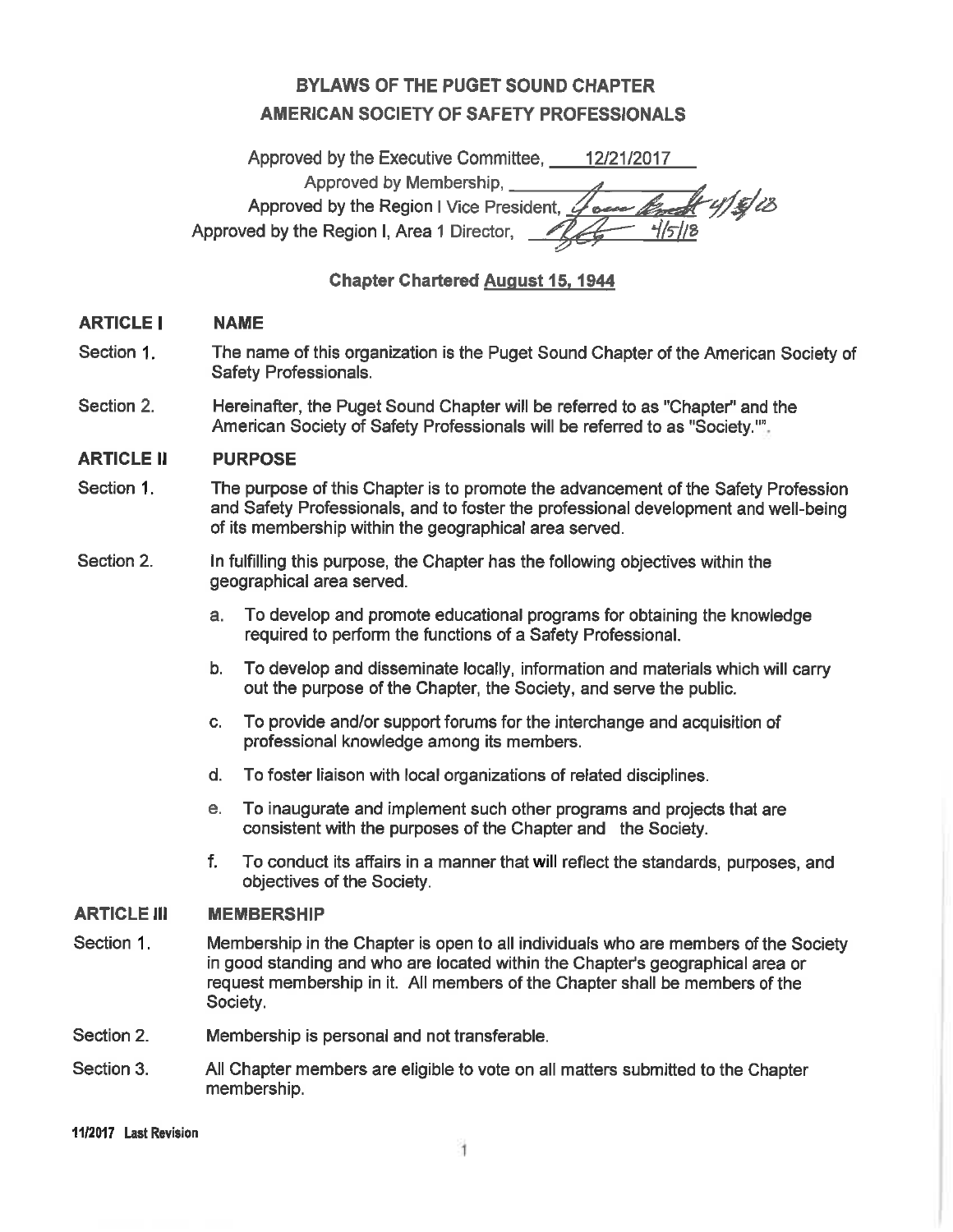# **ARTICLE IV ORGANIZATION**

- Section 1. The Chapter is a not-for-profit organization, chartered by the Society for the purpose of carrying out Society objectives within its geographical area. It shall operate in accordance with Society Bylaws.
- Section 2. This Chapter must have a minimum of 25 active members to maintain its Charter.
- Section 3. The Chapter is located within Society Area 1 of Region I, and the Chapter's geographical area is defined as follows:

Clallam, Grays Harbor, Island, Jefferson, King, Kitsap, Kittitas, Lewis, Mason, Pacific, Pierce, Skagit, Snohomish, Thurston, and Whatcom Counties in the State of Washington.



- Section 4. There shall be an Executive Committee responsible for the management and operation of the Chapter. It shall be responsible for the supervision and care of all property, have full authority to commit the Chapter to action in consonance with resolutions adopted at Chapter meetings, and may cooperate with other organizations on such basis that will not impair Chapter ability to pursue its goals independently.
- Section 5. The Executive Committee shall consist of the elected Chapter Officers, six Membersat-Large, House of Delegates (HOD), and the immediate Past President of the Chapter for 2 years following the President's term.
- Section 6. Each major objective as listed in Article II, Section 2 of these Bylaws shall be under the supervision of either a Chapter officer or an appointed Committee Chairperson.
- Section 7. The Executive Committee may use e-mail ballots on measures that come before the Executive Committee, according to provisions Operating Committee Section 8.
- Section 8. Executive Committee members may appoint proxies to represent themselves at a regular or special meeting of the Executive Committee providing:
	- a. The named proxy is an Executive Committee member.
	- b. The proxy appointment is communicated to the President and Secretary prior to the meeting, and is valid only for the specific meeting named. The proxy appointment must be confirmed 48 hours prior to the meeting.
	- c. A given Executive Committee member may not carry more than two proxy appointments.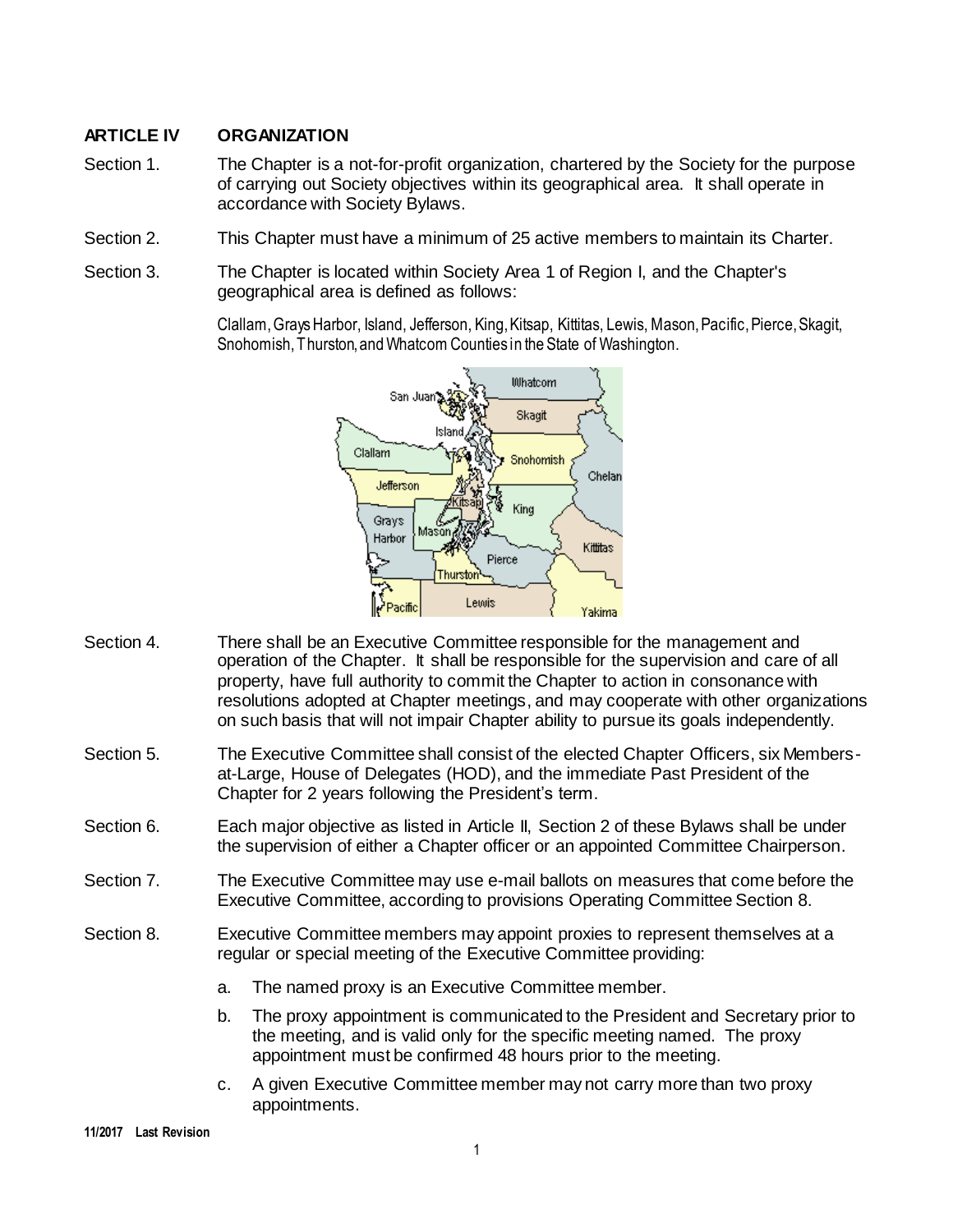- d. Proxy votes are not valid in e-mail ballots. .
- Section 9. The Chapter President is the voting representative for the Chapter at the Regional Operating Committee meetings. A Professional Member or a Member who is an elected officer of the Chapter may serve instead of the President if so designated in writing (including e-mail) to the Regional Vice President.
- Section 10. The Chapter activity year shall be from July I to June 30.
- Section 11. Chapter Operating Procedures
	- a. The day-to-day operation of the chapter shall be governed by the Puget Sound Chapter Operating Procedures, hereinafter called the OP. The OP shall be maintained by the Chapter Bylaws Committee, and its contents approved by the Executive Committee. In the event of conflicts, the Chapter Bylaws will preempt the OP.
	- b. The OP may be amended by a majority vote of the Executive Committee, at a regular or special meeting of the Executive Committee, where a quorum is present.
- Section 12. Standing Committees may be formed by the Chapter Executive Committee for the purpose of carrying out its responsibilities. Standing committees shall be listed in and operate under rules adopted in the Chapter Operating Procedures. The standing committees are listed on the Puget Sound Chapter website.
- Section 13 Chapter officers shall be elected by members of the Chapter

# **ARTICLE V OFFICERS**

- Section 1. Elected officers of the Chapter shall be:
	- a. President
	- b. Vice President
	- c. Treasurer
	- d. Secretary
	- e. Delegates to the House of Delegates (one delegate for each 250 members, or portion thereof, as defined in the Society Bylaws).
- Section 2. Each elected Chapter officer shall be a Society and Chapter member for one year prior to taking office. However, only a Professional Member or Member may hold the offices of President, Vice President or Delegate to the House of Delegates. Note*:* Exceptions must be approved by the Region **1** Vice President.

#### Section 3. **The President shall:**

- a. Preside at regular and special meetings of the Executive Committee and the membership.
- b. Represent the Chapter at meetings of other organizations where official representation of the Chapter is desirable.
- c. Be a member of the Regional Operating Committee representing the Chapter.
- d. Provide leadership for programs and activities of the Chapter during the term of office.
- e. Appoint such committees as are necessary to implement the objectives of the Chapter. Standing committees shall remain until revoked by the Executive Committee.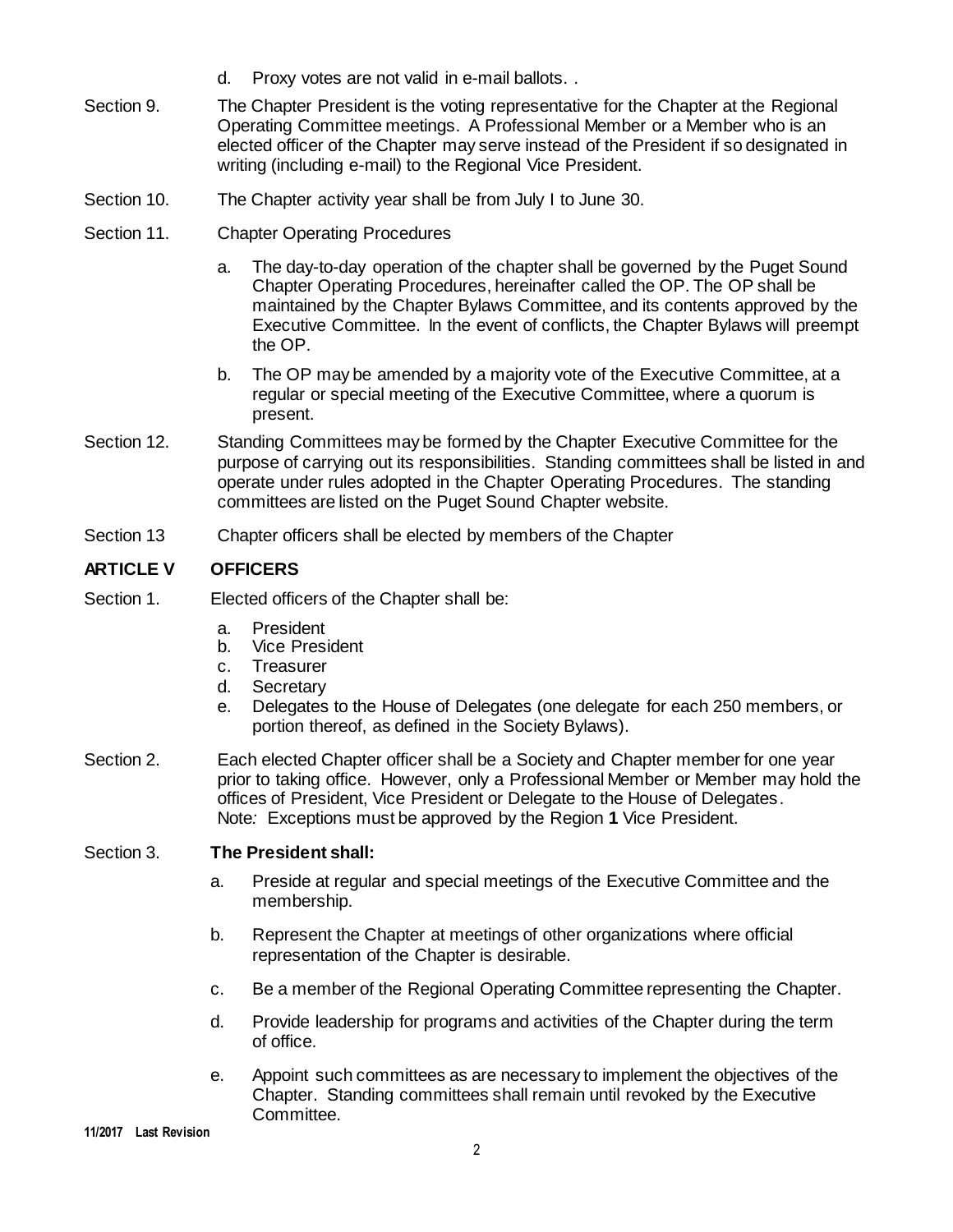- f. Submit an Annual Report of Chapter's activities to the Regional Vice President and the Society by August 15 of each year.
- g. Submit the names of Chapter Officers and Delegate(s) elected for the ensuing year annually by May 31 to the Society and Regional Vice President.

## Section 4. **The Vice-President shall**:

- a. Succeed to the office of the President and carry out those duties in the event the President is unable to serve.
- b. Serve as Chair of the Membership Committee and any other committees assigned by the Chapter President.
- c. Serve as the Chapter Liaison to all Sections created by the Chapter under Article VII.
- d. Be the primary designee as second member of the Regional Operating Committee, representing the Chapter.
- e. Perform such other duties as may be prescribed by the Chapter President.

## Section 5. **The Treasurer shall**:

- a. Maintain all financial records of the Chapter in accordance with the Society Chapter Administration Guide, Chapter's Operating Procedures and Bylaws.
- b. Maintain and supervise the receipt and disbursement of funds as directed by the Chapter Executive Committee.
- c. Maintain Chapter funds in a depository approved by the Chapter Executive Committee.
- d. Prepare a monthly financial report for the Executive Committee.
- e. Prepare and present a proposed operating Budget for the current fiscal year to the Executive Committee.
- f. By March 1, submit completed Chapter Dues Report to Society Headquarters advising of any changes in the amount of Chapter Dues.
- g. By May 31, transmit to Society Headquarters (copy to Regional Vice President) required Chapter Annual Financial Report which will include applicable Section financials for fiscal year ending March 31.
- h. By August 15, submit to the IRS (i.e., Form 990), and transmit to Society Headquarters (copy to Regional Vice President). Note: Society submits IRS Form 990-N for the Chapter (when total income is less than \$25,000/year).
- i. By September 30, submit required Washington State Annual Report with the following: Annual Fee; updated Registered Agent; updated list of Officers and Executive Board (names, positions, addresses)*.*
- j. Submit Chapter financial records to an Audit Committee, at times specified by the President, but in no case less than once a year, at the termination of the Treasurer's term in office.
- k. Perform such other duties as prescribed by the Chapter President.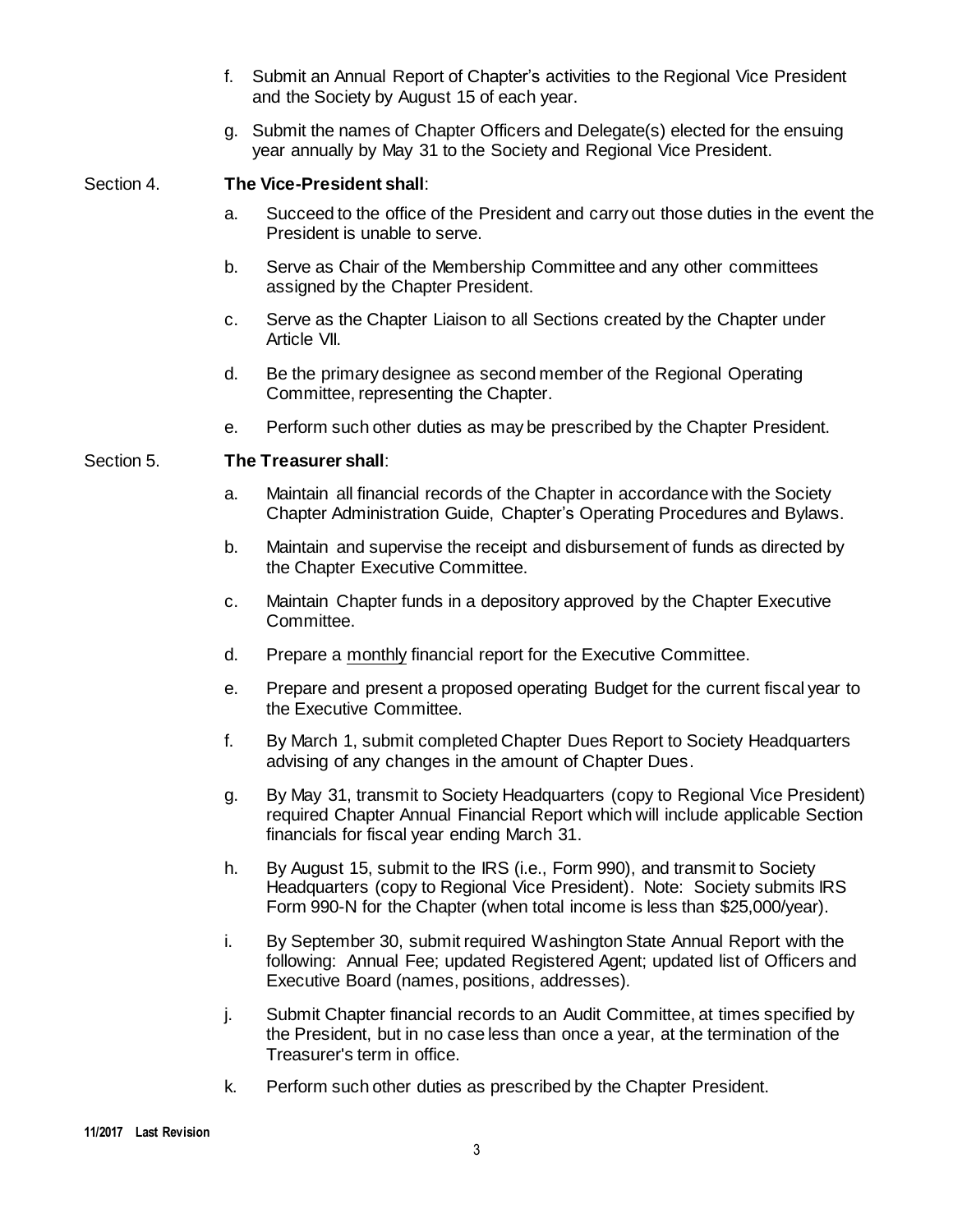## Section 6. **The Secretary shall:**

- a. Maintain Chapter records and correspondence.
- b. Record and distribute the minutes of Chapter meetings and Chapter Executive Committee meetings.
- c. Notify Chapter members of meetings, Chapter elections, ballots, surveys, etc., and distribute Chapter Newsletter.
- d. Perform such other duties as prescribed by the Chapter president.
- e. Succeed to the office of the Treasurer in the event that the Treasurer is unable to serve. *NOTE: In this event, the vacancy in the Secretary's office will be filled in accordance with Section 11 of Article VI*.
- f. In the event the Secretary is not present or unable to record meeting minutes a temporary Secretary will be chosen by the Executive Committee Senior Officer.

#### Section 7. **The Delegate(s) to the Society House of Delegates shall**:

- a. Operate in accordance with the House of Delegates Operating Procedures and Society Bylaws.
- b. Keep the Chapter informed of House of Delegates actions and proposed actions.
- c. Act on House of Delegates mail ballots on behalf of the Chapter, after conferring with the Chapter President and Executive Committee.
- d. Insure representation of the Chapter at House of Delegates (HOD) meetings by appointing a Proxy when unable to attend in person, according to HOD Operating Procedures.

#### Section 8. **The Executive Committee shall**:

- a. Conduct all Chapter business which does not require a vote of the membership, and such other duties as conferred upon them by these By-laws.
- b. Review and act upon all reports and recommendations of Chapter committees.
- c. Transact Chapter business only when a quorum of 7 are present.
- d. Establish a meeting schedule, with at least one Executive Committee meeting being held in conjunction with each regular Chapter meeting.
- Section 9. Executive Committee meetings shall be open to all members. Voting on Executive Committee business shall be limited to Committee members specified in Article IV, Section 5, of these Bylaws.
- Section 10. The Chapter President shall serve as Chairperson of the Executive Committee.
- Section 11. Sub-Committees of the Executive Committee shall consist of one or more members.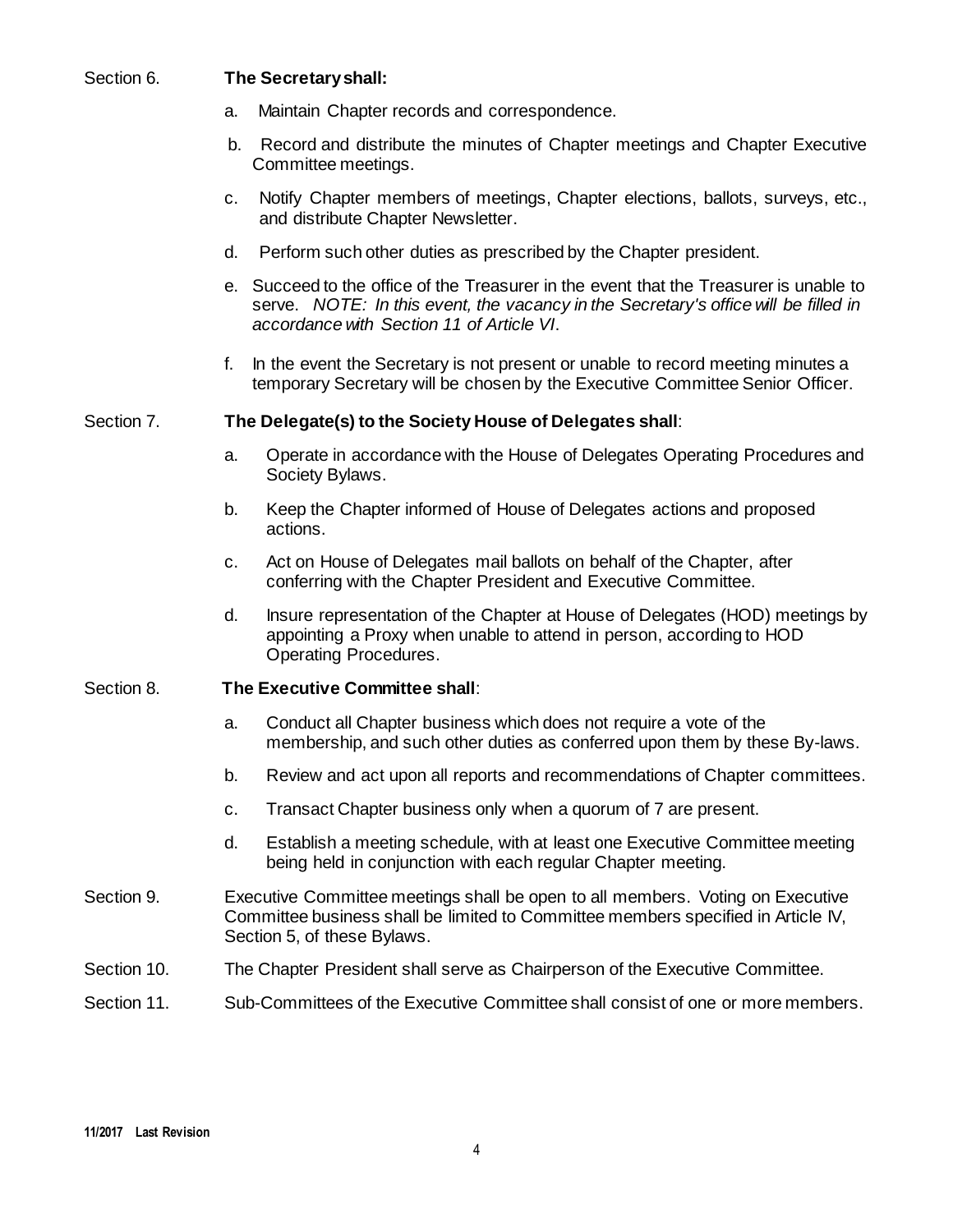# **ARTICLE VI NOMINATION AND ELECTION OF EXECUTIVE COMMITTEE**

- Section 1. A Nominating Committee shall be appointed no later than August of each year by the Chapter President. Names of Nominating Committee members shall be published in the meeting minutes which shall be distributed to all Chapter members and/or published in the Chapter Newsletter. The Chairman of the Nominating Committee shall be the immediate Past President.
- Section 2. The Nominating Committee shall select qualified candidates for all elective offices, House of Delegates and the Executive Committee Member at large Positions. Candidates' names and qualifications shall be published and distributed to the Chapter membership at least 60 days in advance of the election, on or before February 1. Section 3. Any 15 Chapter Professional Members and/or Members in good standing may submit a signed petition nominating one or more individuals for elective office. The petition shall be accompanied by a written acceptance by the nominee(s) and shall be submitted to the Chair of the Nominating Committee 30 days in advance of the election. The names and qualifications of such nominees shall be published and distributed to the membership at least 15 days prior to the election.
- Section 4. The term of elected Chapter officers shall be for one year beginning July 1.
- Section 5. Election for the ensuing year shall be completed by May 1, two months prior to the end of the Chapter year. If there is more than one candidate for any office, election shall be by written ballot, submitted per ballot instructions. Ballots received after the designated due date will not be counted. If there is only one candidate for an office, elections may be by voice vote at a Chapter meeting.
- Section 6. When a written ballot is used, a Tellers Committee shall be appointed, by the Chairperson of the Nominating Committee, to count the ballots and report the election results to the Nominating Committee. The Tellers Committee shall consist of at least two (2) persons.
- Section 7. The nominee receiving the greatest number of votes for each elective office shall be considered elected. A tie vote for an elective office shall be resolved by a mail ballot of the members.
- Section 8. The results of the election shall be published in the Chapter Newsletter and website.
- Section 9. Removal of elected Executive Committee members shall be by majority vote of Chapter members at any regular or special meeting, upon presentation of a signed petition by the majority of the Chapter Executive Committee, or by 15 voting members of the Chapter. Notification of such meetings shall be mailed to each member at least 30 days in advance of meeting date. Appointed Committee Chairpersons may be removed by the same authority which appointed them.
- Section 10. Delegates to the Society HOD may be re-elected; however, they shall not serve for more than three (3) consecutive terms as provided in the Society Bylaws.
- Section 11. Vacancies which occur in elected offices or Executive Committee Member-at-Large positions during the year shall be filled by the successor designated for the various offices in these Bylaws. If no successor is designated, or the designated person cannot serve, the Chapter President or his successor shall:
	- a. Convene a special Nominating Committee to nominate one (1) or more qualified members for the vacant office or position.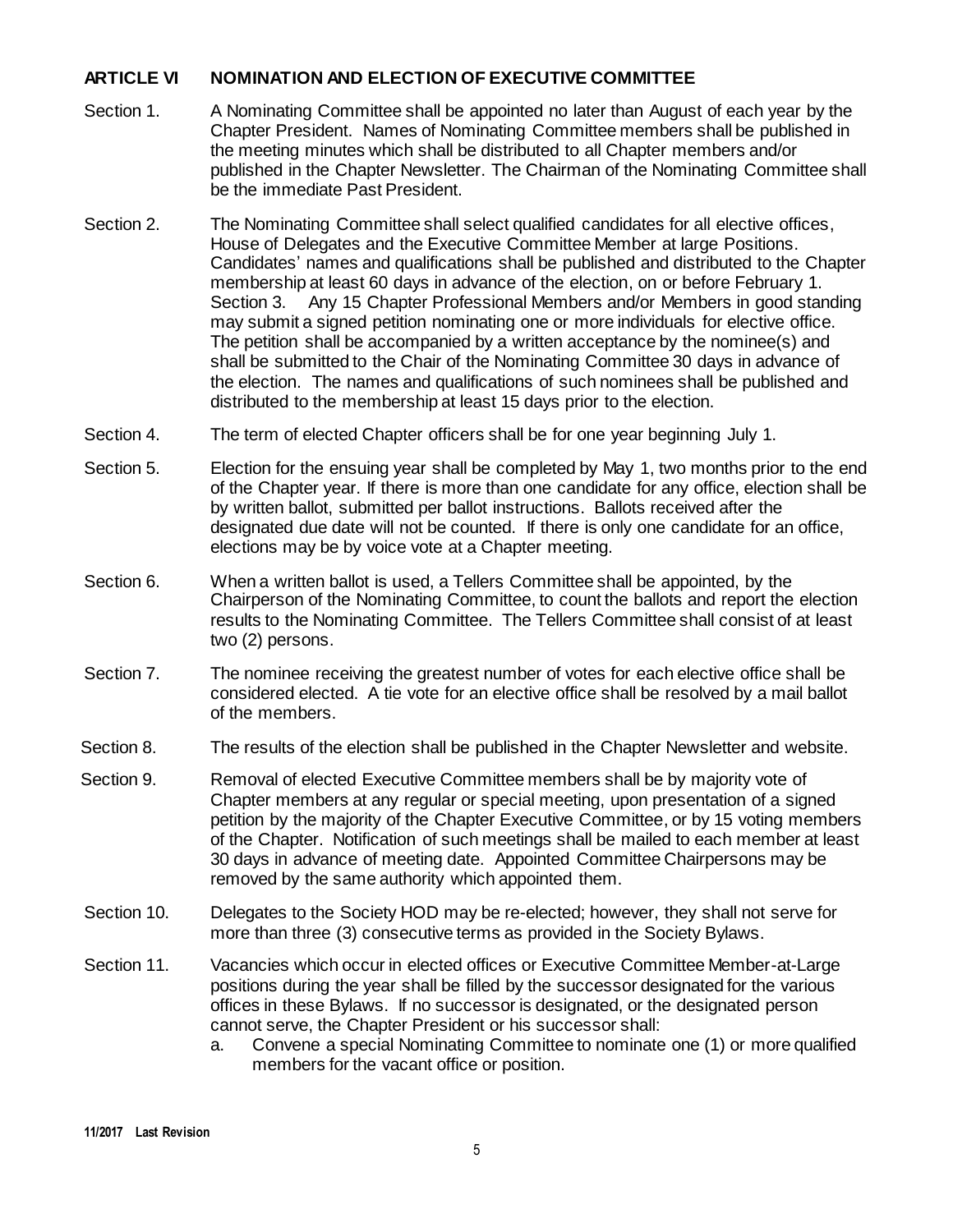- b. Publish the names and biographical statements of nominees in the Chapter Newsletter and website prior to the Chapter meeting at which the election is held.
- c. Receive at the designated Chapter meeting nominating petitions signed in accordance with the requirements of Article VI, Section 3, of these Bylaws. Nominations will also be accepted from the floor at the designated meeting.
- d. Conduct the election at the designated Chapter meeting in accordance with the requirements of Article VI, Sections 5, 6, 7, and 8.
- e. Nothing in these Bylaws shall prevent the Chapter President from appointing an acting officer to fill a vacancy which requires an election until that election can be held.

# **ARTICLE VII SECTIONS**

- Section 1. Sections may be formed by this Chapter to serve ten or more dues paying members whose geographical location, within the Chapter area, renders participation in Chapter affairs inconvenient and whose number is insufficient to permit formation of a new Chapter. The Section shall operate in accordance with Society and Chapter Bylaws.
- Section 2. The group must petition the Chapter Executive Committee, in writing, to form a Section, subject to approval by the Chapter Executive Committee and the Regional Operating Committee.
	- a. The petition shall specify the:
		- (1) Geographical area Section will encompass and the number of members currently in that area;
		- (2) Plans for meetings to be held and the nature of programs contemplated;
		- (3) Justification for creation of the Section; and
		- (4) Any dues arrangements between the Chapter and the Section.
	- b. Sections, upon final approval by the Regional operating Committee, shall elect a Chairman and a Secretary/Treasurer and abide by the Chapter and the Society Bylaws**.**
	- c. The Section Chairperson shall be a Professional member or Member.The Chairperson of an authorized Section shall be invited to attend all meetings of the Chapter Executive Committee, and shall attend at least two, as a non-voting participant.
	- d. By end of April of each Chapter year, the Section Chairman shall submit an Annual Summary Report of Section activities and a Financial Report to the Chapter President, Chapter Treasurer, and the Regional Vice President.
	- e. Section Secretary/Treasurer shall: Keep records of meetings, copies of which shall be sent to the Chapter Secretary and Treasurer; notify members of meetings; maintain such financial records as are necessary. Monthly Financial Statements shall be provided to the Chapter Treasurer.
	- f. After timely receipt of Section Monthly and Annual Reports, the Chapter shall remit to the Section for its use the adjusted 50 percent of Chapter dues for each Section member in good standing (excludes student members, emeritus, and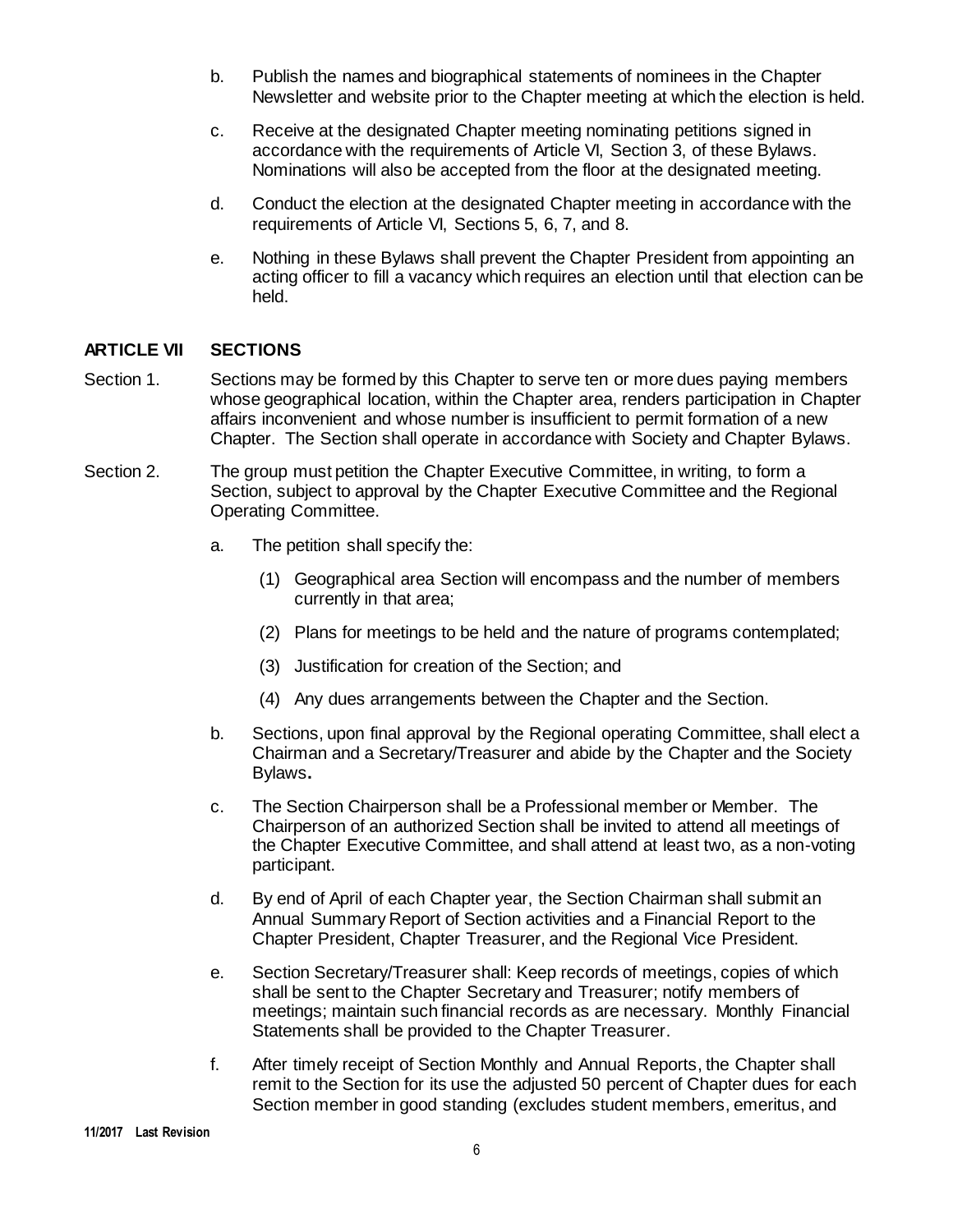honorary chapter members) as follows: Chapter shall deduct applicable Section member's Regional Operating Assessment, Section member's proportionate cost of Chapter website maintenance fees, and Section member's proportionate cost of Chapter's annual contribution to the Puget Sound Chapter Martin Brown Memorial Scholarship fund managed by the Society and similar funding for Central Washington University student Endowment.

- g. Failure of the Section to submit required reports by due dates, including Annual and Financial reports, shall cause the Section to not receive their applicable Section member's adjusted percentage of annual Chapter Society dues.
- h. Section Chairperson shall appoint a Nominating Committee annually to select nominees for the offices of Chairperson and Secretary/Treasurer for the ensuing year, beginning July 1. Election of these officers shall be elected at a meeting prior to July 1.
- i. If the Section ceases to function as a viable organization, the Chapter Executive Committee, after investigation, may recommend Section dissolution to the Regional Operating Committee. Any funds in the Section Treasury shall be remitted to the Chapter Treasurer for Chapter use.
- j. Student members attending an educational institution may join together to form a Student Section of the Chapter within whose boundary the institution lies. Student Sections shall be organized and operated in accordance with the Society Bylaws.

## **ARTICLE VIII FEES AND DUES**

- Section 1. Each member (except those who have been awarded Emeritus status, elected as Honorary Members, or are Student Members) shall be assessed dues in the amount of twenty-five dollars (\$25.00) per year in addition to the Society dues.
- Section 2. All Society and Chapter dues are payable by the anniversary of each member's election date.
- Section 3. Chapter dues shall be determined by majority vote of the Chapter membership at any regular or special meeting, where a quorum is present. All Chapter members shall be notified at least 30 days in advance of meeting regarding dues proposals.

#### **ARTICLE IX MEETINGS**

- Section 1. Chapter shall meet at least six times per year and four of the meetings shall be technical meetings. Technical meetings are those that define or discuss methods, procedures, systems, devices and/or standards toward the reduction, control or elimination of hazardous exposures to people, property or the environment, and which foster the technical, scientific, and managerial knowledge and skills of attendees.
- Section 2. Special meetings of members may be called by the Executive Committee. The notice calling such a meeting shall state the purpose of the meeting; such notice to be sent to each member at least 2 weeks in advance.
- Section 3. A majority (7) of the Executive Committee present at a board meeting shall constitute a quorum. Twenty-five (25) active members in good standing and at least one elected member of the Chapter Executive Committee shall constitute a quorum at any regular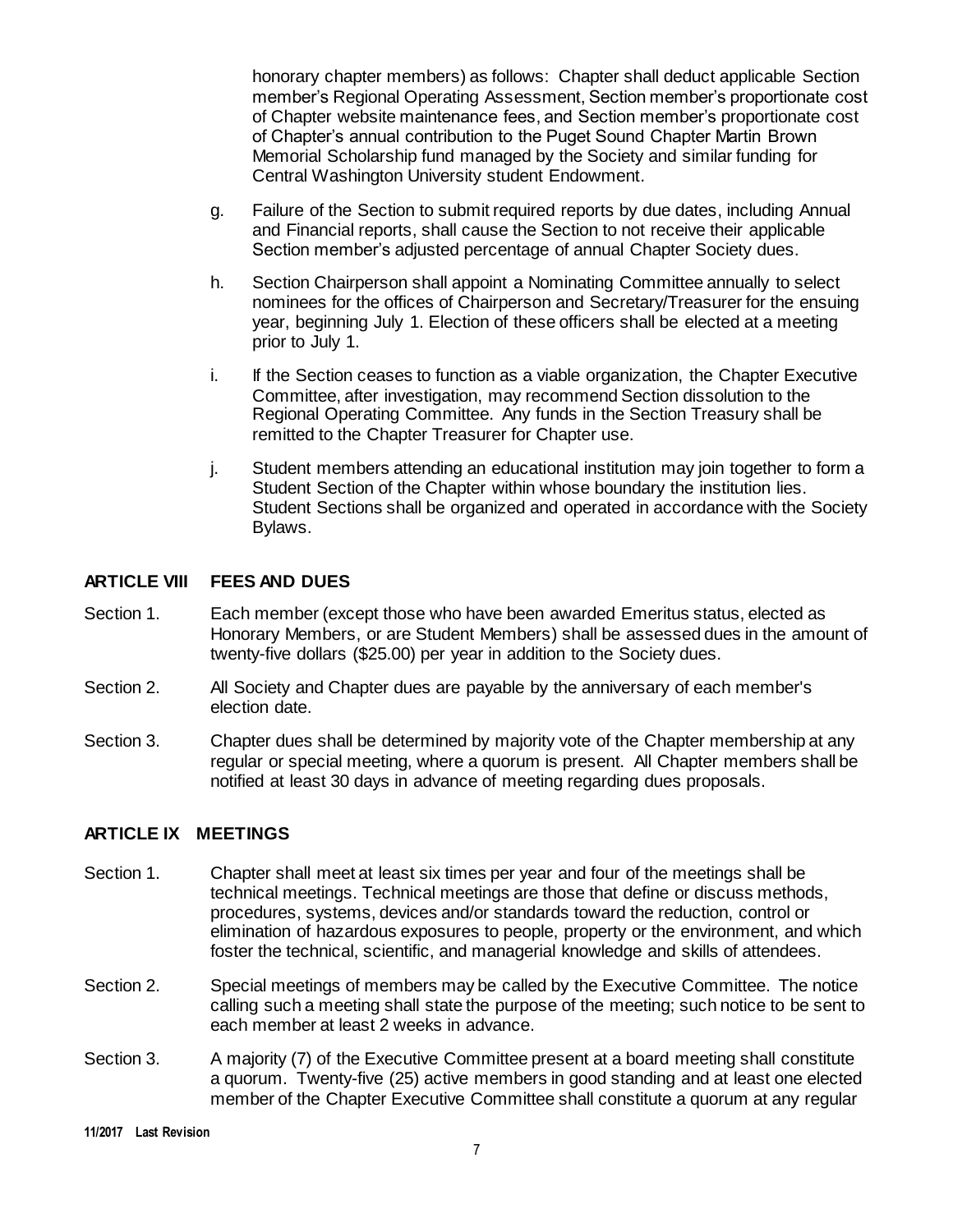or special meeting. In the event the Chapter does not attain a quorum at the next Chapter meeting, an e-mail ballot may be sent to the Chapter to approve Bylaw amendments.

- Section 4. The latest edition of Robert's Rules of Order Newly Revised shall govern the transaction of business at all meetings of the Chapter unless otherwise provided in these Bylaws.
- Section 5. Executive Committee meetings shall be conducted at least six times per year and the Chapter President will preside over the meeting. These meetings are necessary for managing the Chapter including finance reports, strategic plans, governmental affairs, membership growth and other business items needed to manage the Chapter successfully.

## **ARTICLE X MISCELLANEOUS**

- Section 1. The Chapter may be dissolved by the Chapter Executive Committee in the following manner:
	- a. A resolution to dissolve the Chapter shall be acted upon at a meeting of the Executive Committee. The resolution shall set for the reasons for dissolution.
	- b. Within thirty (30) days following the Executive Committee action, a mail ballot shall be sent to all voting members of the Chapter setting forth the reasons for the dissolution. Thirty (30) days after the ballots are mailed or emailed the ballots shall be counted by the Executive Committee. A two-thirds (2/3) affirmative vote of the returned ballots is required for approval of dissolution action.
	- c. Upon adoption of the resolution to dissolve, Chapter officers shall proceed to carry out the dissolution of the Chapter in compliance with applicable Chapter and Society Bylaws.
- Section 2. The Chapter shall be dissolved when the Charter has been rescinded by the Society Board of Directors because of Chapter failure to confirm to minimum Society requirements for activities, or upon performance of actions contrary or detrimental to the Society and after a reasonable probation period. Upon notice, the officers shall carry out the dissolution of the Chapter.
- Section 3. The Society symbol may be used by the Chapter on correspondence, publications, and other official documents, in accordance with the provisions for use in the Society Bylaws.
- Section 4. Any fund raising projects or activities shall be limited to those which are consistent with the purpose of the Society, the Chapter and Washington State laws.
- Section 5. Chapter officers shall assure retention of needed Chapter and membership records by adhering to the following records retention periods. Officers having charge of these records are authorized to dispose of those records at the end of the required retention period.
	- a. Minutes of meetings-permanently
	- b. Correspondence two years following completion of Chapter year.
	- c. Financial Records seven years following completion of Chapter year.